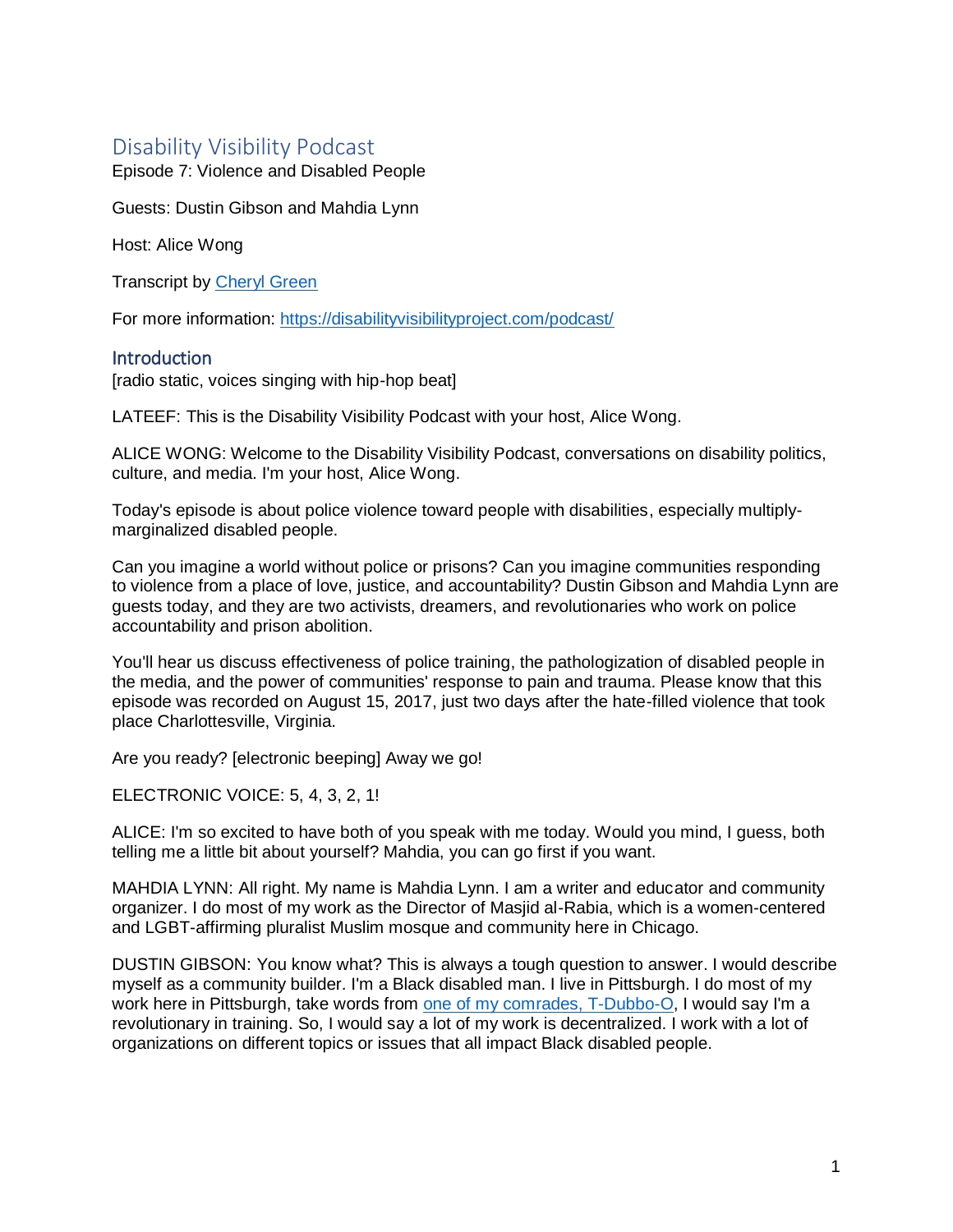## Checking in after the Charlottesville domestic terrorism

ALICE: Well, thank you both. Before we get started, I just thought we could take a little bit of time and just check in on how we're feeling. Because just a few days ago, we witnessed the horrific violence and domestic terrorism in Charlottesville by white supremacists. So, how are you both feeling, and what are your thoughts of what we've seen and heard the last few days?

MAHDIA: It's been a hard week, I guess. I was downtown yesterday at a rally, and there's just rage and numbness and passion and compassion. And it's a really difficult thing to navigate. I don't know how well I'm doing with it, but I'm still here. So, that's gotta count for something. How are you, Dustin?

DUSTIN: I've been thinking a lot about one of the issues that we always encounter as we're organizing is how do you utilize allies, even if we believe in such a thing as an ally or comrades. So, the one thing I do want to do is lift the name and the life and the existence of Heather Heyer and understand that when we talk about revolution, or we talk about obtaining liberation, that those ultimate sacrifices of life sometimes are critical and necessary, and we should honor all of those people. So, I've been thinking a lot about that and how we put our bodies on the line, and who does that? And then, what do we do with that to ensure that that loss of life or injury is not in vain. A lot of the KKK rhetoric or the white supremacist stuff I'm really familiar with. This is kind of the America that I know. I grew up in Wyoming, so we have open bigotry and almost accepted racism and xenophobia and homophobia. So, what I see in the images from Charlottesville, to me, it looked like a high school bonfire.

#### [deep, percussive music]

MAHDIA: You know, it's kind of bittersweet that so many people are kind of coming into a consciousness about these things for the first time now. It's great that these people that are finally acknowledging are prepared to fight. But also, it's like, what took you so damn long?

ALICE: I mean, it also gets me so angry as well in terms of the voices of marginalized people and how many of us have always been the ones to see things that are gonna happen. And usually, we're not taken seriously. Disabled people have been talking about it for months, and nobody listened until finally, people put their bodies on the line as we saw with ADAPT.

DUSTIN: Yeah, and even within the disability communities, I think about what it means for folks that live on multiple margins and how we're excluded. Even today, white supremacists are planning to have a rally here in Pittsburgh on Saturday. So, there's organizing going to counter protest that rally, and a lot of Deaf folks weren't' included in that because the interpreters weren't confirmed until late. While that was actually happening on the livestream, I'm texting people, I'm messaging folks, I'm asking if they could show interpreters on the livestream.

But all of these people are new coming into this movement. So, it's like a mass education needs to happen every single time, but that usually falls on the multiply-marginalized folks to do that educating. And it's usually free labor, and it's usually really taxing and traumatizing to also do that. As people come into the movement, we, as multiply-marginalized and disabled folks, usually end up doing that work for them all over again.

[mellow music]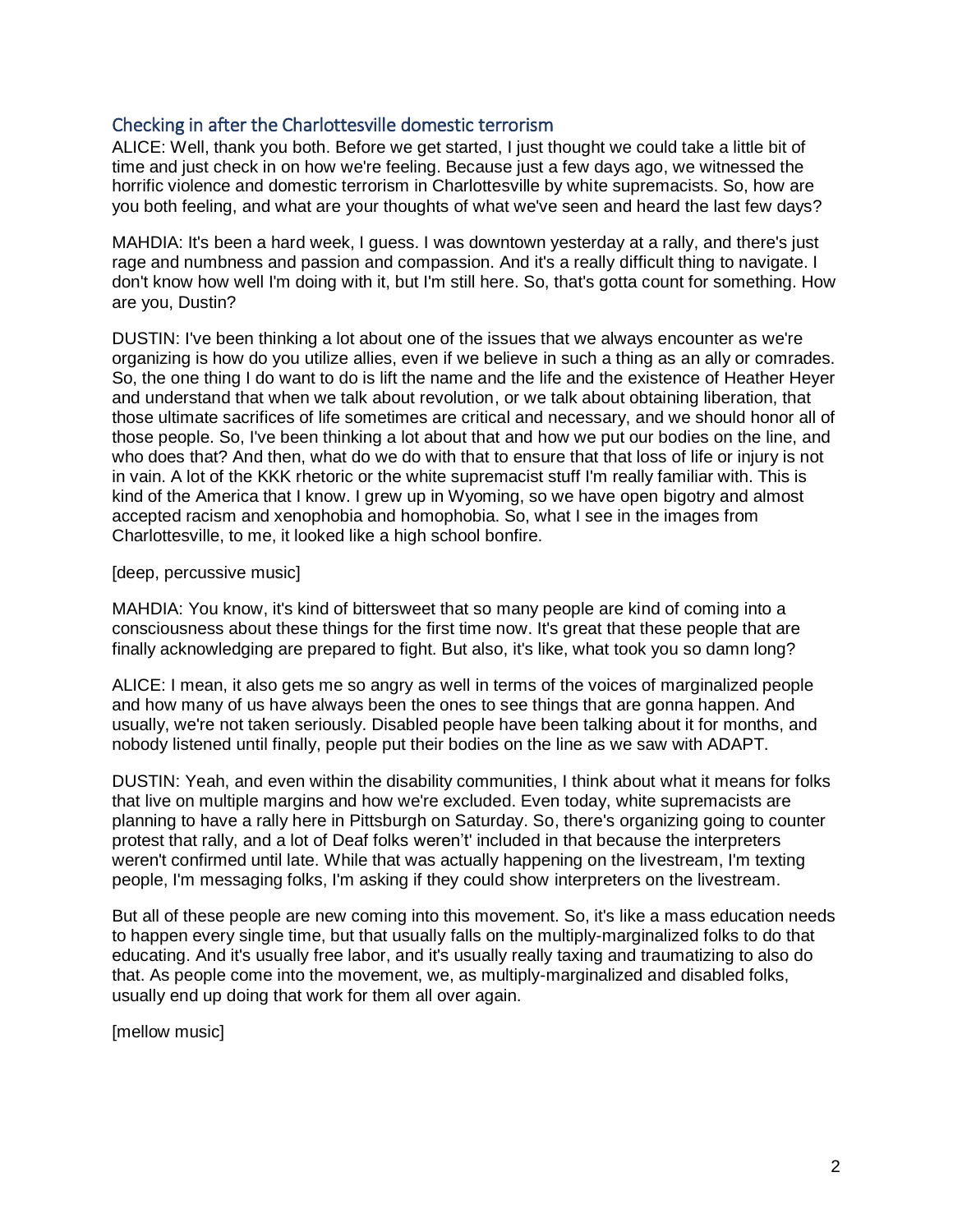#### Work related to violence and disabled people

ALICE: Can you both tell me a little bit about some of the work you do related to violence and disabled people?

MAHDIA: Yeah, sure. A lot of my work here in Chicago and digitally centers police accountability and reform and prison abolition. 'Cause as it is right now, it's police overwhelmingly who end up responding to mental health crises, and the prison industrial complex is the primary source of "treatment" for people with mental illness, and I'm using "treatment" in the biggest scare quotes imaginable there.

ALICE: Yeah, for people who are not familiar with abolition work, can you describe what that is?

MAHDIA: Yeah, it's a matter of where we try to imagine a better world, where instead of people being locked up, we have community initiatives, we have mental health support, we have a better future where our incarcerated family can be free as well as we are.

#### [rhythmic, melodic music]

ALICE: In disability, I've talked to these people as well, in terms of trying to explain this, and there's so many people that just can't imagine it because they always ask me, "Oh, what about serial murders?" Or, "What do we do about the truly violent people?" So, what do you say to folks who say that there needs to be some sort of punishment for violence? How do you respond to those kind of reactions to abolition work?

MAHDIA: Violence doesn't happen in a vacuum, right? And crime doesn't happen in a vacuum. Crime is a product of poverty, of white supremacy. It's a product of the society that chooses not to invest in education or community mental health. So, by imagining this future without prisons, where we have community mental health initiatives, where we have a government that invests in its people, invests in schools instead of prisons, we're not just picturing a world where prisons don't exist, and everything else is the same. We're envisioning a world where communities can support one another.

[rhythmic, melodic music]

DUSTIN: Mahdia, can I ask you why police reform rather than abolition?

MAHDIA: My own personal politics: I believe in holding incrementalist and radical politics kind of at the same time. I think of myself as an abolitionist. At the end of the day, I wanna see an abolishing of the police and an end to prisons. But I also look at the system that we have today, and I am willing to accept reform on the way to abolition if it means more lives are saved, and it means our communities are safer along the way.

DUSTIN: Thank you. I appreciate that. I know that's one of the barriers in conversation with folks is the people that at least outwardly say reform against the folks that outwardly say abolition. Sometimes that keeps us from working with each other, so I appreciate your thoughts on that.

[rhythmic, melodic music]

ALICE: So, how about you, Dustin? Can you tell us a little bit about what you've done recently and what you've done in the past?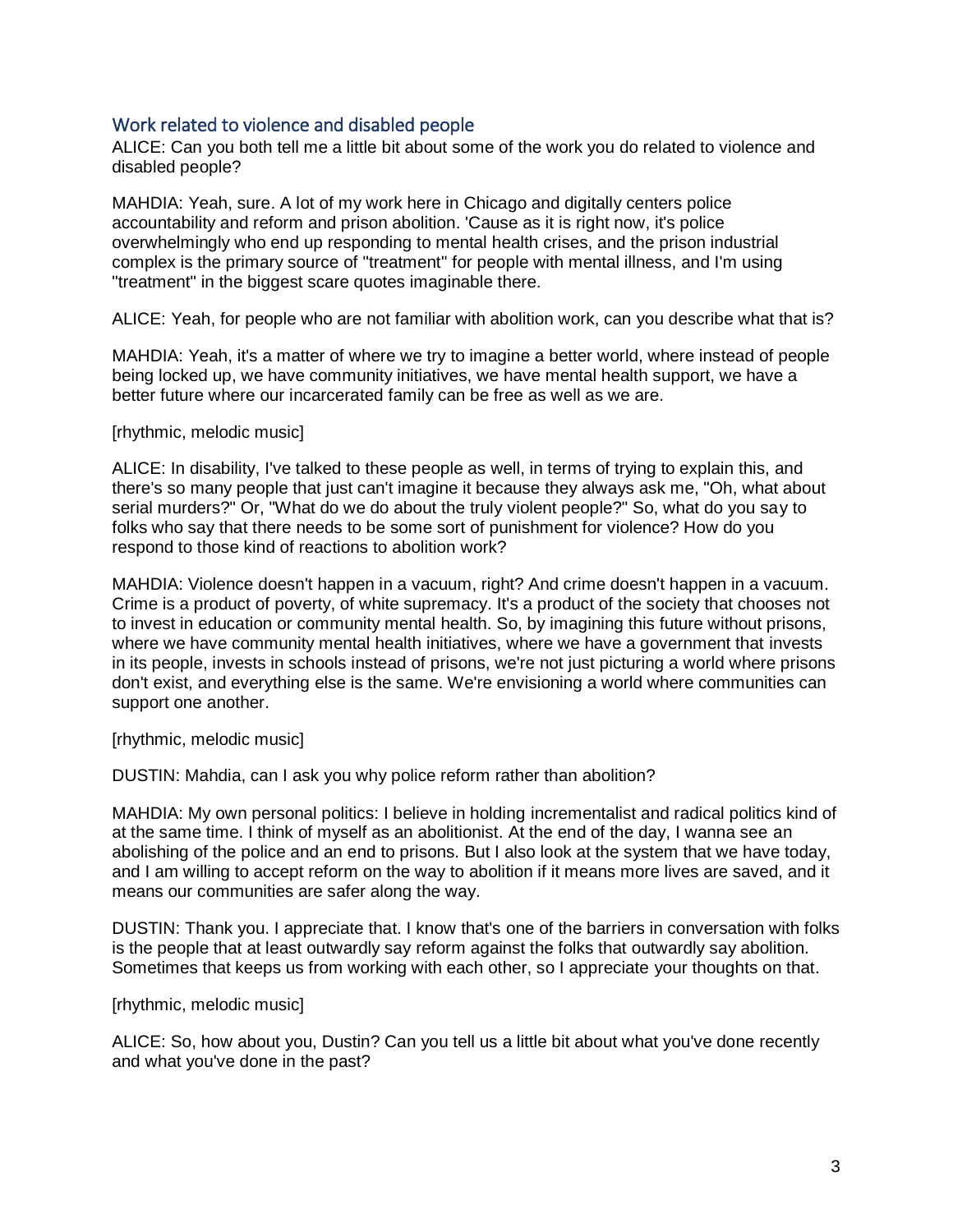DUSTIN: Yeah. Well, I guess my work started off as just supporting other disabled folks and building community there and being in community with them. And if you do that for long enough, then you see violence in different variations and forms. I've now learned how to name it a little bit better than I had before.

I view violence to be lack of affordable and accessible housing and forced removal from your community. I think it's important to name violence in school suspensions, and all of this is disability justice work. In being in disabled communities long enough, that leads us to police interactions, and it leads us to jails and then prisons. So, I would say it's a broad spectrum of the things that I work on, but as we know, it's all inter-connected.

I did work for a Center for Independent Living. About three blocks away, Bruce Kelly Jr., a Black man with psychiatric disabilities was murdered by the Port Authority police here, just a few blocks away. They left his body outside for eight hours. All he had a was a pocket knife. He was chased by 12 officers. So, that kind of shocked me into a movement, to see that happen so close to the young folks I work with, to see how it impacts them to know that we were literally right down the street and could've offered an alternative to bullets.

So, with that, I jumped into the movement with police accountability, much of what Mahdia was talking about, and creating alternatives rather than police response. I think the last thing that people need if they're in crisis, which a lot of the times they aren't, police typically escalate situations rather than are needed to de-escalate. But I think the last thing we want is a lethal response. So, a lot of mine's is rooted in that alternative methods. That looks like what Mahdia was talking about as far as community support for people with psychiatric disabilities or folks that have experienced trauma. And then, that will inevitably lead to prisons, where I do some work there. A lot of that looks like transitioning and then also naming disability and working with people to deconstruct the systems and the reasons why they got there. I do more learning than teaching while I'm in prisons, to be honest.

## Thoughts about police training and police reform

ALICE: Right now, there seems to be a lot of money and efforts, especially by local police departments to train their officers on how to interact with D/deaf and disabled people. What is your thought on police training and whether that is effective or is one solution as part of the broader effort on police reform?

DUSTIN: I think one of the things with training is it becomes this conversation about how to treat humans like humans. So, in some sense, we're being viewed as inherently subhuman and needing some type of special treatment in order to not be victims of brutality, violence, harassment, and death. So, I think it's inherently flawed there. Also, when we talk about police training, typically the only training that they have when it comes to people with disabilities is the CIT training, which is the Crisis Intervention. So, in that itself, it inherently says that we're always in a crisis, and somehow, we need de-escalated. That excludes a lot of people with physical disabilities that are brutalized in different ways. I think there's a lot of problems just inherently with what they have. I mean, that's why we see the people that are killed by police more times than not have some sort of disability.

MAHDIA: Yeah, I think these issues are systemic, and they are just so all-encompassing in our society that honestly, I think about this as a transgender woman and as a transgender woman who has suffered abuse at the hands of police, a three-hour training on how to be nice to LGBT people isn't gonna change Officer Bill's perspective that transwomen aren't human. It doesn't change the inherent power structures. It doesn't even attempt to address the systemic issues.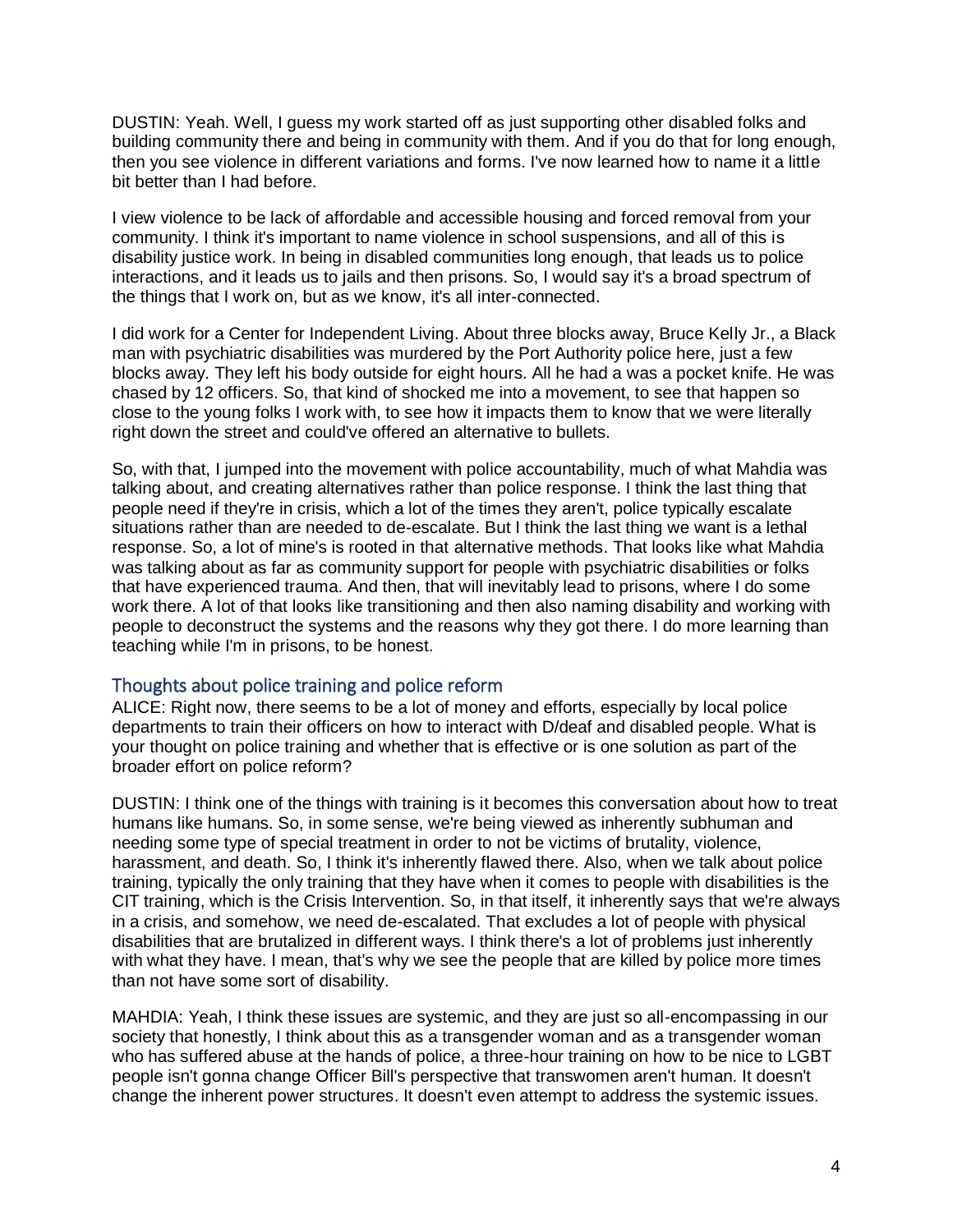DUSTIN: Yeah, I think training is a part of that militarization of the police, and it's like adding another weapon to their arsenal. What we see is like when the officers have actually received some type of training, and they still perpetuate violence or inflict violence, they utilize it as a justification to say that they didn't receive adequate training, or they did receive the training, and they adhered to it. So, it puts the onus and responsibility back on the person that was victimized.

[bright, staccato music]

## What's missing in media coverage about violence and disabled people?

ALICE: I just wanna switch gears and ask you both, what do you think is missing in the media coverage about violence and disabled people? Because clearly, there's a lot of coverage in terms of all sorts of groups, but we still don't see that much specifically about violence of multiply-marginalized disabled people or violence about disabled people in general. What do you think is missing, and what do you wanna see in terms of stories and actual investigations?

MAHDIA: I mean, I think throughout the media--especially I'm talking about people with mental illness mostly--throughout the media, people with mental illness are superhuman, violent monsters. M. Night Shyamalan had a movie this summer, right, *Split*, where the entire plot is that there is this person with mental illness that is not only evil and erratic and violent but is literally superhuman. And that's pretty much all we get. We're superhuman threats. We're monstrosities that need to be put down.

#### ALICE: Mmhmm.

MAHDIA: And in reality, people with mental illness are far more likely to be victims of violence than to perpetrate it, especially by police who are overwhelmingly the first responders to mental health crises and who are raised in this media environment to think of mentally ill people as monsters. And the rest of our prison system, they would rather lock citizens up than work on competent mental health care.

DUSTIN: I mean, there's erasure there that until we name the disabilities, we won't actually get to the solutions. And who's being impacted: It's important to name that group, whoever it is. I think it's less about what's missing and more about what's there as far as furthering stigma and how every single time we have some type of tragic event, the ableist rhetoric comes out to say that they must be mentally ill to commit some type of heinous act. And what I think that does is really defocus us from what's actually going on. I think about Dylann Roof, a white supremacist that murdered nine Black people, and the media began to talk about how he must have a mental illness. Rather than saying you know, he's a white supremacist, and this is how he has been indoctrinated, and this is how he developed this ideology that would lead him to murdering people. So, I think that it furthers the stigma, and that takes away from what's actually going on.

## [pensive music]

## Disability narratives, trauma, and ableist language

ALICE: Do either of you have any ideas in terms of suggestions that you wanna-- If you could talk to reporters or journalists, how to actually cover violence of disabled people in a much more authentic and respectful manner and accurate manner. Do you have any ideas or suggestions?

MAHDIA: I think Dustin's point about the way that we pathologize and ascribe mental illness to whomever we don't agree with. Like on social media for activists even and reporters and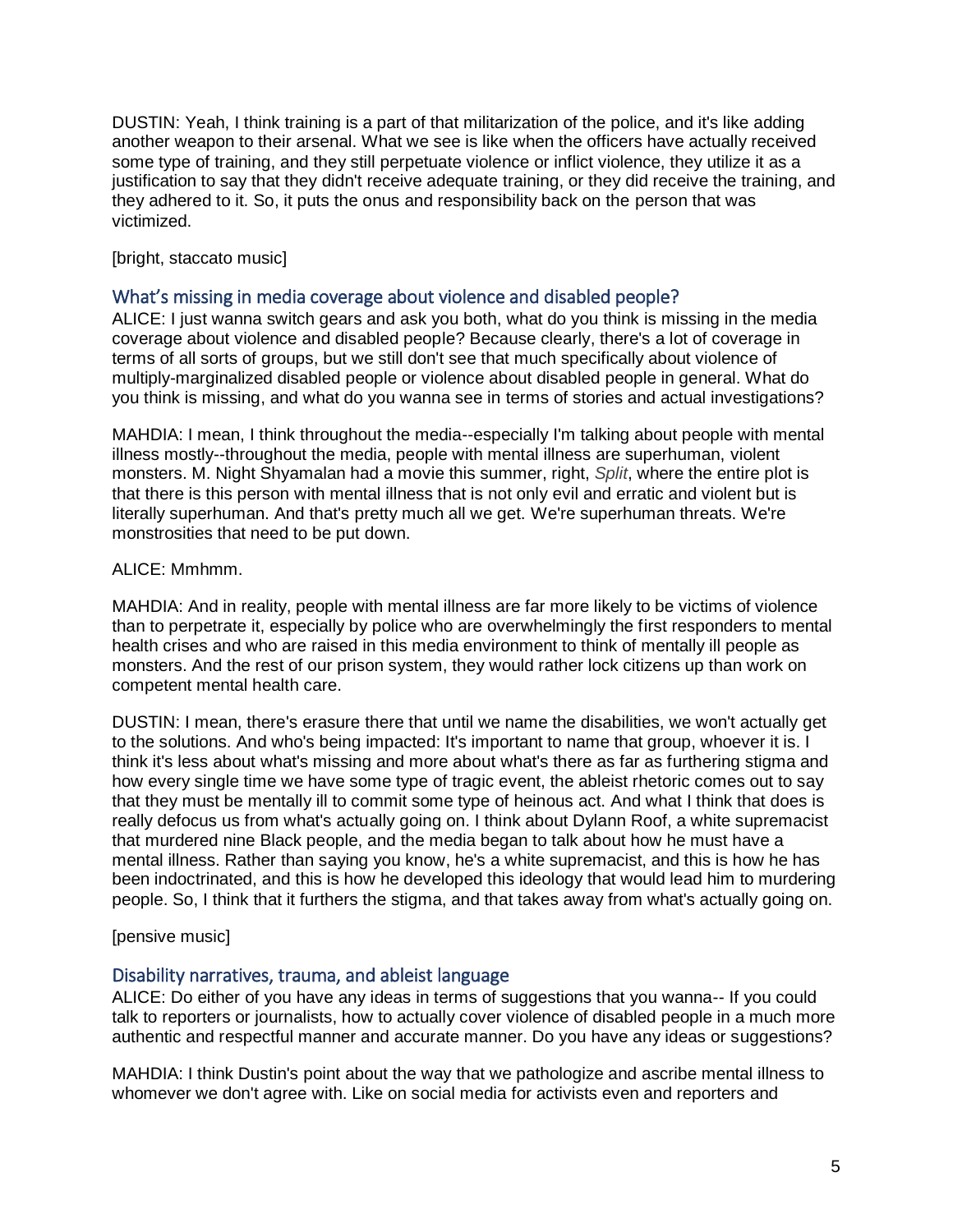everything, it's still just kind of OK to use ableist language. I mean, how many people call Donald Trump "crazy" in a day? Or other politicians or things that they don't disagree with. There's a carelessness of language that tends to frustrate me. And I think that buys into this pathologization. I think there's a connection between those two things.

DUSTIN: The ableist language is rampant in all forms of media, no matter what we're actually covering. I think that is because a lot of these people that are actually reporting on it are not necessarily too close to the people being impacted by it. So, I think that's one issue is that when people are harmed, those folks should be given the platform and the voice. And I don't see that happen too often. It's usually somebody telling someone else's story, and they're profiting off of it.

MAHDIA: I think people still have a narrative in their head where the system works, and the system helps, that if you have a mental health crisis, and you get sent to an institution, you spend a few months there, and then you come back. And then you're better. When the reality is so often the exact opposite.

I mean, my own story as a survivor of police violence and police brutality: I had a mental health crisis, and someone called 911. The police came, and when the police realized that I was a transgender woman, things changed. I was mocked and abused. Hours later, I woke up handcuffed to a hospital bed. And I've spent months in hospitals and institutions, and the fact is, I have experienced more trauma on the inside of the system, as a woman, as a transgender woman, as a vulnerable person who needed help than I ever did on the outside. That trauma follows me. It's been five years since this incident, or these incidences happened, and I'm just finally coming to be able to talk about it.

And it's something that's lost on people, is that this is a broken system, and this system, it does not heal people. It does not help people. It causes irrevocable harm to anyone that's unlucky enough to fall into the system, and it contributes to this endless cycle of violence, of trauma, of exacerbating illness. And we can't find wellness as individuals, as a community, unless we change it entirely, unless we have massive structural change in the system.

## Community strength

ALICE: Mahdia, you talked a little bit about trauma. I think trauma is such a big thing that's still, in a lot of ways, very private. Trauma is not something that people talk about in these really tough times. It's not to say that this time is tougher than before. How do you keep going? How do you find strength and community to keep doing what you do?

MAHDIA: For me, I think it's been the community that we've found and fostered here in Chicago. I mean, the radical community, the movement towards justice here is so dynamic, and there's so many amazing and brilliant people that there's just a constant source of inspiration to keep going. And then the community that I have with the Muslim community that I'm a part of that's centering Muslim women and Muslim LGBT people and other marginalized Muslims. My faith has been a very strong part of that and the community that I have because I know that self-care is not always enough for me, that I need other people to be there. And I need care and support from the community. You know, I think that's one of the hidden ableist demons hidden in this concept of self-care, it's part of this American independence where you have to be able to be completely in control of our lives and our care and our wellness when the reality is that it takes a community to keep a lot of us in fighting shape, as it were.